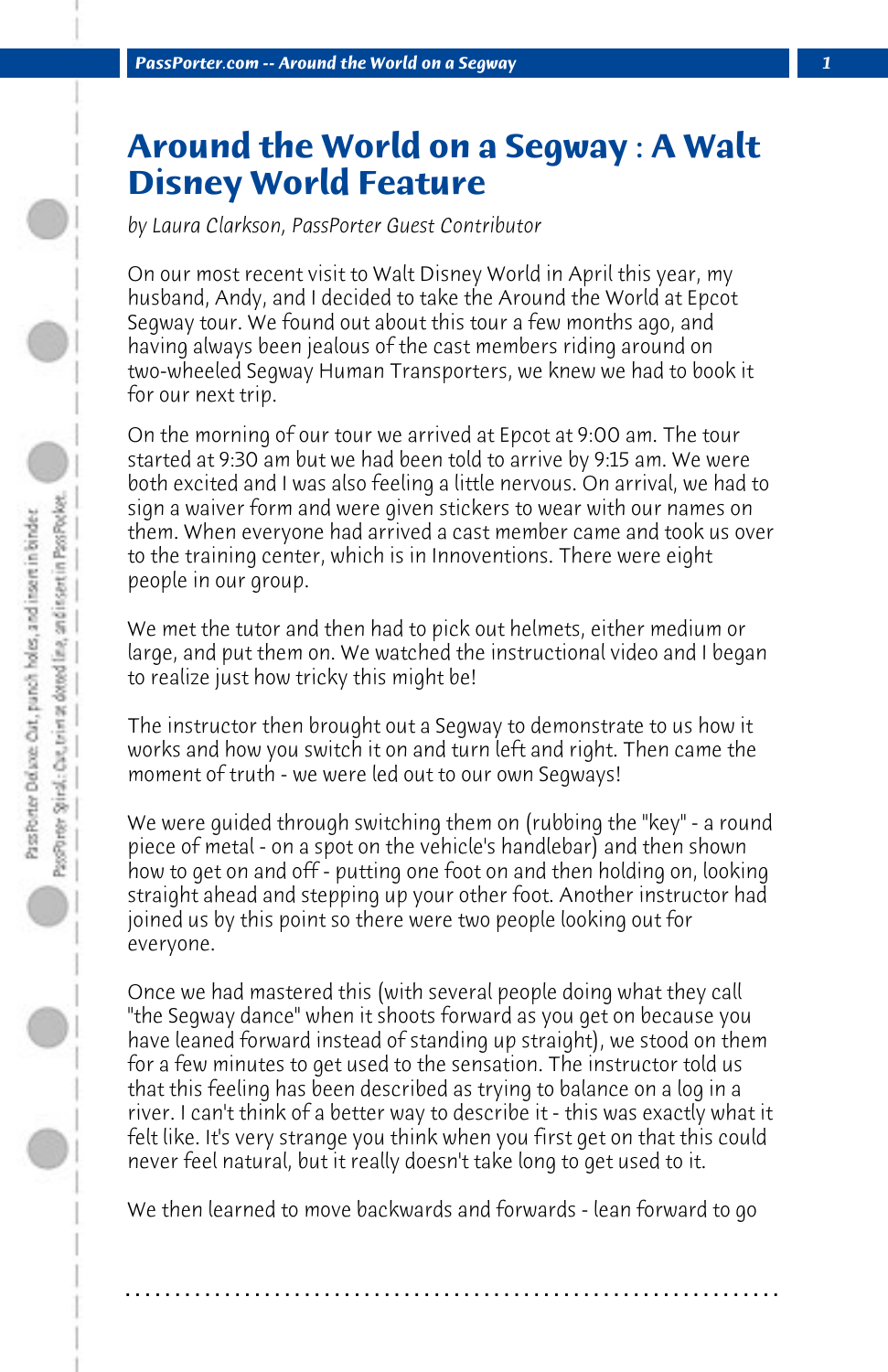forwards, and lean back to go backwards. We were told by the second instructor not to touch the wall to stop ourselves because if we lean forwards we could keep going or tip off the Segway.

Once everyone had mastered backwards and forwards, we split into two groups. Our group firstly had a set of cones which we had to weave in and out of to practice turning left and right - which is done by twisting the left grip of the handlebar. We then swapped with the other group and had to take the Segway up and down a ramp. This was a little tricky, but not as hard as it looked.

After this we were brought back as one group and shown how to lift the Segway over an obstacle - this was because we would be traveling round the World Showcase while cast members were setting up for the day, so there was a possibility that there might be hoses across the ground. Luckily, we didn't encounter any obstacles.

We were then allowed out into the World! The scariest part for me was actually getting to (and later from) the World Showcase, as Future World was pretty crowded. However, one of the instructors stayed at the front of the group and one at the back so we were never far from assistance if we needed it.

Once we got to World Showcase, we stopped in each country as far as France and one of the instructors told us a bit about the country we were in. There were also some challenges along the way that were optional - I sat some of these out - but I did go round the water garden in Japan, which was lovely. We stopped in front of the Illuminations globe, where the instructors took pictures for us and we had some free time and the opportunity to whiz around at the Segway's speed limit of 5 mph. (Trust me, that sounds slow, but on these it was really pretty quick!)

Once we got to France we headed straight back to Innoventions. At the end of the course, we were all presented with a Segway pin. These are only given to people who have taken this tour so they are pretty special. I was thrilled with mine. It has a little man on a Segway, and you can make him move up and down.

One more thing. I always thought Segways were an easy option for getting around. I take it back! This was hard work - we both had very achy feet and legs afterwards, in fact, it was a struggle to walk for the rest of the day. I would, however, recommend this tour to anyone remotely interested in Segways; it was a lot of fun, if harder than it looks!

**. . . . . . . . . . . . . . . . . . . . . . . . . . . . . . . . . . . . . . . . . . . . . . . . . . . . . . . . . . . . . . . . . .**